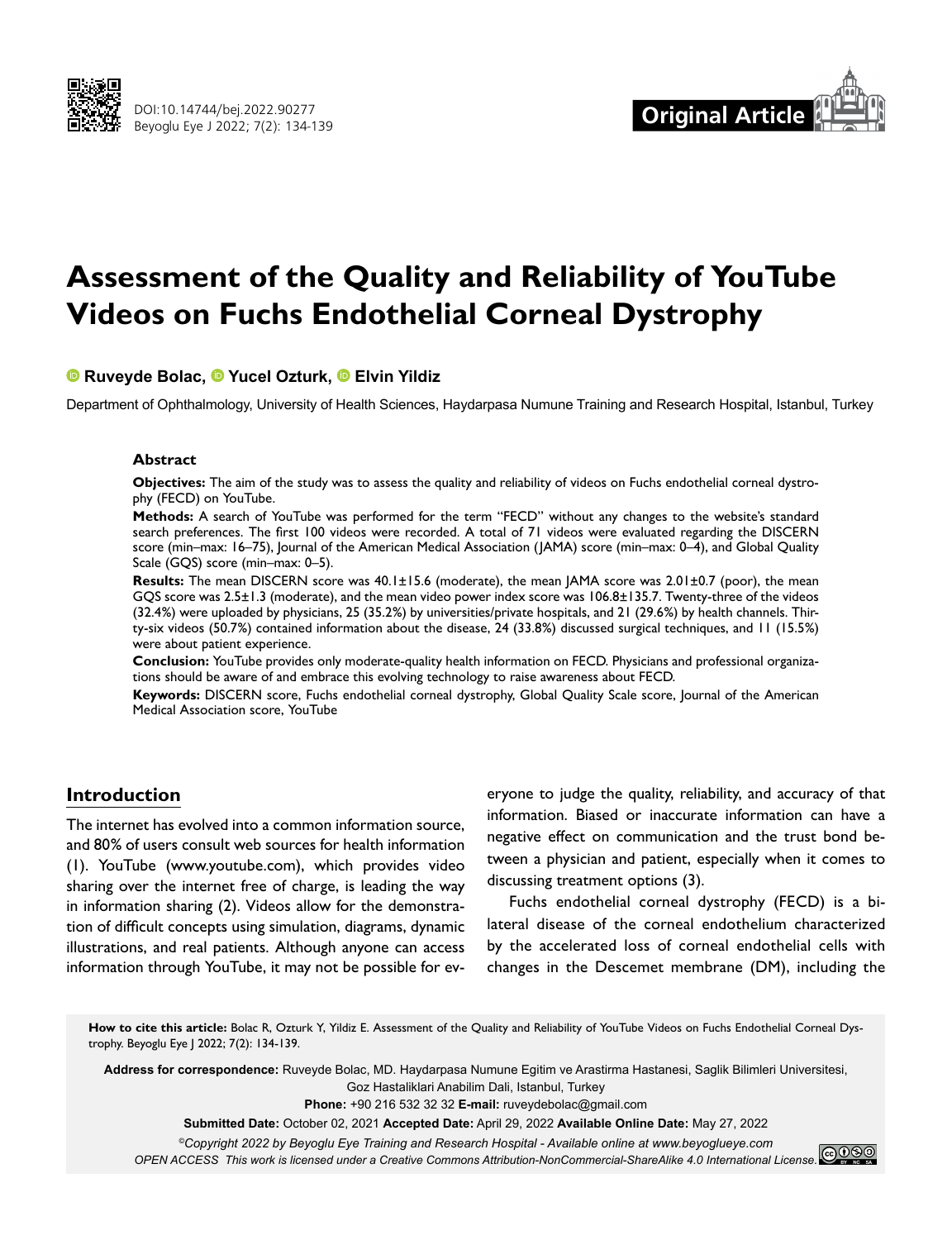accumulation of the extracellular matrix and formation of the posterior focal excrescences, called guttae. Loss of vision from FECD can result from these DM changes as well as later stage disruption of corneal endothelial pumpleak function causing corneal edema, bullae formation, and subepithelial fibrosis (4). Medical therapy for FECDrelated vision loss is limited to decreasing corneal edema with topical hyperosmotic drops and ointment. The management of FECD has dramatically evolved over the past 20 years. At present, corneal transplantation represents the only definite treatment option, and FECD is the most common cause of corneal transplantation worldwide (5,6). The current preferred surgical management of FECD is endothelial keratoplasty (EK), which has shown excellent rates of corneal clearance. With EK, the risk of surgical intervention including graft rejection, prolonged visual rehabilitation, infection, and post-operative astigmatism has decreased significantly. Patients can now undergo transplantation earlier in the disease course, guided by visual symptoms and clinical findings (7).

In the literature, the quality and reliability of online videos have been investigated for different health-care disciplines. However, to the best of our knowledge, no previous study has evaluated YouTube videos on FECD. Thus, the aim of our study was to assess the quality, reliability, and popularity of YouTube videos on FECD.

#### **Methods**

This study did not require Institutional Review Board approval. A search was performed on YouTube® (http:// www. youtube.com) on July 16, 2021, using the keyword "FECD.." The top 100 videos were selected for the review, as determined by "relevance" according to YouTube's algorithm. Video searches were performed without any user login after clearing the entire search history of the browser. Videos presented in non-English language, those without sound, those shorter than 60 s, those that were not related to FECD, and duplicate videos were excluded from the study.

For each video included in the study, the title, number of views, video length, time since upload (age), number of likes, number of dislikes, and number of comments were recorded, and the like ratio, view ratio, and video power index (VPI) were calculated. To assess the popularity of the videos, VPI and the view ratio were used. The view ratio was calculated by dividing the number of views by the time since upload. The like ratio was calculated as follows: Number of likes × 100/(number of likes + number of dislikes). To calculate VPI, the method described by Erdem et al. was used: Like ratio  $\times$ view ratio/100.

The videos were also categorized into four groups ac-

cording to their upload source: Physicians, universities/ private hospitals, health channels, and independent users. Categories classified according to content were (1) information about disease, (2) surgical technique, and (3) patient experience.

The quality of information presented in each video was assessed using the DISCERN score and the Journal of the American Medical Association (JAMA) benchmark. The DISCERN questionnaire consists of three sections including 16 questions, and a higher score indicates better quality. The first eight questions are related to reliability, and the next seven questions evaluate the specific details of treatments received. The last question addresses the overall quality of a publication. In the present study, according to the DISCERN scoring system, the videos were grouped into excellent quality (63–75 points), good quality (51–62 points), fair quality (39–50 points), poor quality (27–38 points), and very poor quality (16–26 points).

The JAMA benchmark evaluates the quality of online information based on four criteria: Authorship, attribution, disclosure, and currency. One point is given for each criterion, and the highest quality is indicated by 4 points.

The Global Quality Scale (GQS) was used to assess each video in terms of its instructive aspects for patients. The GQS system allows users to evaluate the overall quality of a video's content on a 5-point Likert scale. While a score of 1 point indicates poorest quality, a score of 5 points indicates excellent quality.

Each video was independently analyzed by two experienced surgeons, and the obtained data were recorded. The reproducibility of the DISCERN, JAMA, and GQS scores was tested before the primary analysis, and the interobserver intraclass correlation coefficients revealed a Spearman correlation coefficient of greater than 0.90. The differences in the mean values of the scores between the observers were statistically analyzed.

#### **Statistical Analysis**

The data obtained were analyzed using SPSS v. 16.0 (SPSS Inc., Chicago, IL, USA). Data distribution was tested using the Shapiro–Wilk test. The Kruskal–Wallis test was used to compare the parameters between the groups. The Tamhane test was used as a post hoc method. The correlation statistics were obtained using the Spearman test. P<0.05 was considered statistically significant.

## **Results**

A total of 100 videos were initially selected. After excluding videos that were not related to FECD (n=6), duplicate videos (n=6), videos shorter than 60 s (n=7), those without sound (n=7), those presented in any language other than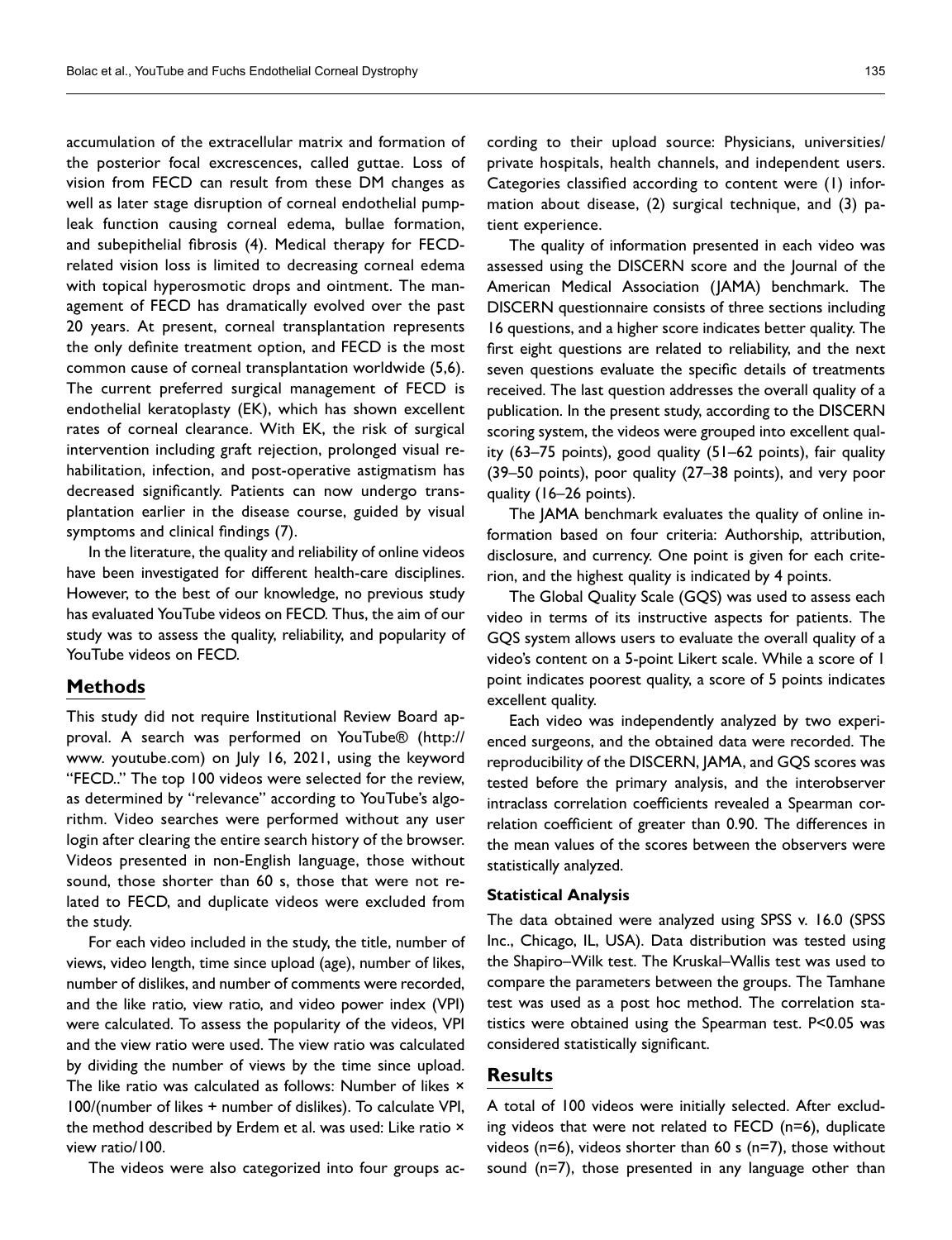English (n=1), and those that could not be opened (n=2), 71 videos were included in the sample. Table 1 summarizes the descriptive statistics of the videos.

Twenty-three of the videos (32.4%) were uploaded by physicians, 25 (35.2%) by universities/private hospitals, 21 (29.6%) by health channels, and two by independent users (2.8%). Thirty-six videos (50.7%) contained information about the disease, 24 (33.8%) discussed surgical techniques, and 11 (15.5%) were about patient experience.

**Table 1.** Descriptive statistics of the evaluated videos

| <b>Descriptive statistics</b> | Mean±SD           | Range       |
|-------------------------------|-------------------|-------------|
| View count (n)                | 3242.54±4845.22   | 15-34.084   |
| Length (min)                  | $13.7 \pm 18.9$   | $0.5 - 65$  |
| Age (d)                       | $44.1 \pm 37.7$   | $1 - 139$   |
| Likes (n)                     | $33.1 \pm 38.8$   | $0 - 196$   |
| Dislikes (n)                  | ± .3              | $0 - 5$     |
| Comments (n)                  | $2.61 \pm 6.1$    | $0 - 47$    |
| <b>DISCERN</b> score          | $40.1 \pm 15.6$   | 16–80       |
| JAMA score                    | $2.01 \pm 0.7$    | $-4$        |
| GOS score                     | $2.5 \pm 1.3$     | $I-5$       |
| Like ratio                    | $95.3 + 9.6$      | $50 - 100$  |
| View ratio                    | $105.8 \pm 138.2$ | $0.2 - 603$ |
| VPI                           | $106.8 \pm 135.7$ | $0.2 - 597$ |
|                               |                   |             |

SD: Standard deviation; VPI: Video power index; JAMA: Journal of the American Medical Association; GQS: Global Quality Scale.

The mean DISCERN score was 40.1±15.6, the mean JAMA score was 2.01±0.7, the mean GQS score was 2.5±1.3, and the mean VPI was 106.8±135.7. When we evaluated the videos according to the upload source, there was no significant difference in the DISCERN, JAMA, GQS, and VPI scores ( $p=0.18$ ,  $p=0.52$ ,  $p=0.68$ , and  $p=0.76$ , respectively) (Table 2).

However, the DISCERN, JAMA, and GQS scores statistically significantly differed according to video content (p=0.032, p=0.000, and p=0.002, respectively) (Table 3). There was a significant difference between the videos on patient experience and those on surgical techniques in relation to the DISCERN score (p=0.014). While there was no significant difference in the JAMA scores of the videos providing information about the disease and those discussing surgical techniques, the videos about patient experience had a significantly different JAMA score compared to the other two video content groups (p=0.00 for both). A significant difference was also observed between the videos on patient experience and those on surgical techniques in terms of the GQS scores (p=0.002). Finally, VPI statistically significantly differed between the videos on patient experience and those providing information about the disease  $(p=0.017)$ .

The DISCERN, JAMA, and GQS scores showed significant correlations with each other. These scores were also correlated with video length, but they were not correlated with age, number of likes, number of dislikes, or number of comments (Table 4).

**Table 2.** Comparison of the DISCERN score, JAMA score, GQS score, and VPI according to the video upload source

| <b>Physicians</b>    |                 | Universities/private hospitals | <b>Health channels</b> | Independent users | D    |  |
|----------------------|-----------------|--------------------------------|------------------------|-------------------|------|--|
| <b>DISCERN</b> score | $40.3 \pm 14.7$ | $37 \pm 14.3$                  | $44.8 \pm 17.1$        | $37+29.6$         | 0.18 |  |
| JAMA score           | $2.1 \pm 0.46$  | $1.91 \pm 0.9$                 | $2.04 \pm 0.8$         |                   | 0.52 |  |
| GOS score            | $2.7 \pm 1.2$   | $2.3 \pm 1.1$                  | $2.7 \pm 1.5$          | 2±1.4             | 0.68 |  |
| VPI                  | $126 \pm 141$   | $84.1 \pm 124.7$               | $103.3 \pm 136.4$      | $192.9 \pm 257.6$ | 0.76 |  |

VPI: Video power index; JAMA: Journal of the American Medical Association; GQS: Global Quality Scale.

**Table 3.** Comparison of the DISCERN score, JAMA score, GQS score, and VPI according to video content

|                      | Information about disease                                                                                      | Surgical technique | <b>Patient experience</b> | P*       |
|----------------------|----------------------------------------------------------------------------------------------------------------|--------------------|---------------------------|----------|
| <b>DISCERN</b> score | $40.2 \pm 15.1$                                                                                                | $45 \pm 16.3$      | $30.6 \pm 15.2$           | $0.032*$ |
| JAMA score           | $2.17 \pm 0.67$                                                                                                | $2.16 \pm 0.7$     | $1.2 \pm 0.4$             | $0.000*$ |
| GOS score            | $2.38 \pm 1.27$                                                                                                | $3.16 \pm 1.2$     | $1.7 \pm 1.05$            | $0.002*$ |
| <b>VPI</b>           | 138.9±173.4                                                                                                    | $88.3 \pm 77.05$   | $42.1 \pm 45.8$           | 0.25     |
|                      | *P<0.05; VPI: Video power index; JAMA: Journal of the American Medical Association; GQS: Global Quality Scale. |                    |                           |          |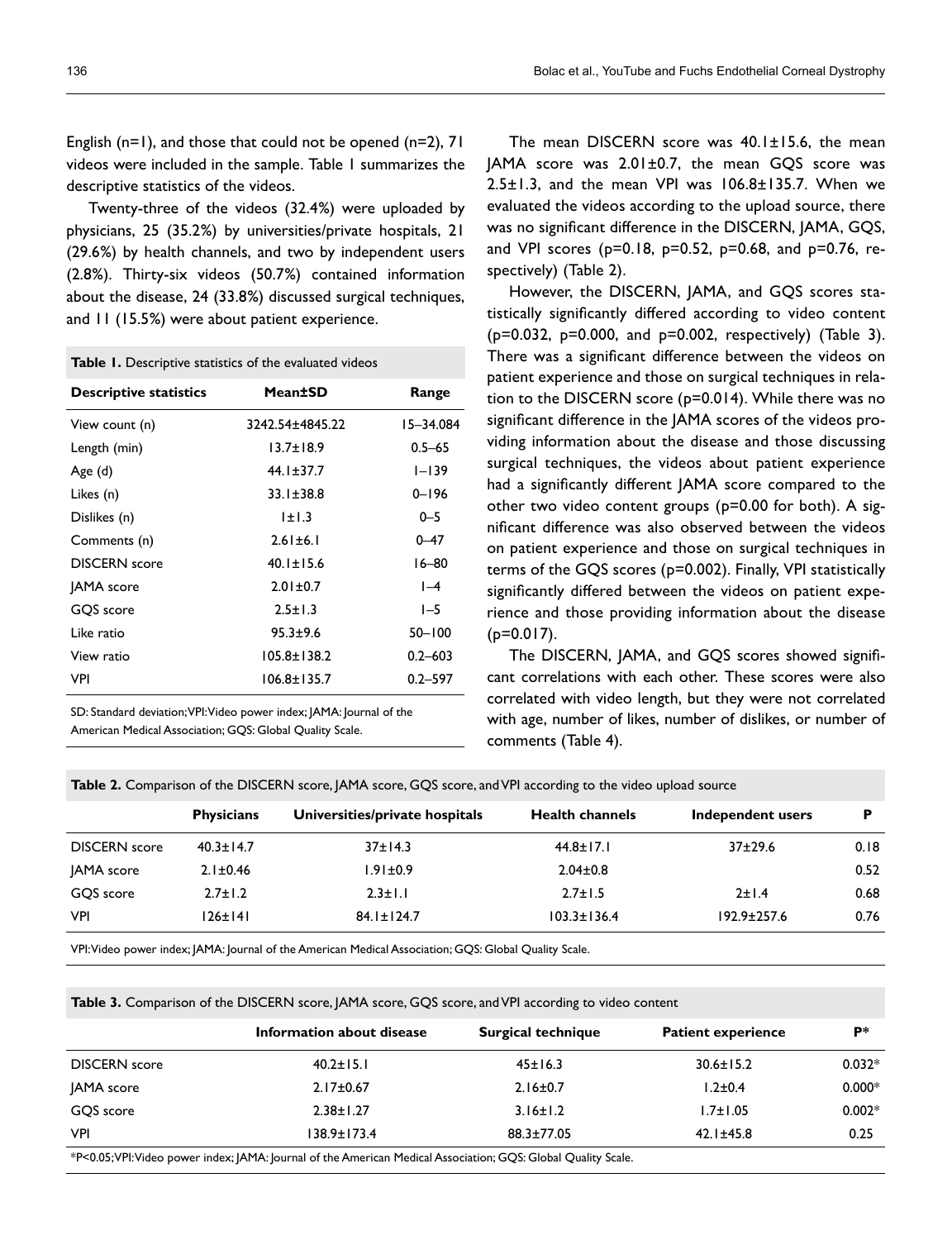|                      | <b>DISCERN</b><br>score | <b>JAMA</b><br>score | GQS<br>score | <b>VPI</b><br>score | <b>View</b><br>ratio | Age          | <b>Likes</b> |                 | <b>Dislikes Comments Length</b> |             |
|----------------------|-------------------------|----------------------|--------------|---------------------|----------------------|--------------|--------------|-----------------|---------------------------------|-------------|
| <b>DISCERN</b> score |                         | $r = 0.357*$         | $r = 0.803*$ | $r = 0.114$         | $r = 0.119$          | $r = -0.1$   | $r = 0.056$  | $r = 0.002$     | $r = -0.019$                    | r=0.346*    |
|                      |                         | $P=0.002*$           | $P = 0.000*$ | $P = 0.355$         | $P = 0.323$          | $P = 0.408$  | $P = 0.645$  | $P = 0.984$     | $P = 0.872$                     | $P = 0.03*$ |
| <b>JAMA</b> score    | $r = 0.357*$            |                      | r=0.444*     | $r = 0.017$         | $r = 0.001$          | $r = -0.145$ | $r = 0.067$  | r=-0.070        | $r = 0.003$                     | r=0.551*    |
|                      | $P=0.002*$              |                      | $P=0.000*$   | $P = 0.888$         | $P=0.992$            | $P = 0.228$  | $P = 0.579$  | $P = 0.561$     | $P = 0.977$                     | P=0.000*    |
| GOS score            | $r = 0.803*$            | $r = 0.444*$         |              | $r = 0.173$         | $r = 0.212$          | $r = -0.018$ | $r = 0.154$  | $r = 0.081$     | $r = 0.137$                     | r=0.399*    |
|                      | $P = 0.000*$            | P=0.000*             |              | $P=0.159$           | $P = 0.075$          | $P = 0.882$  | $P = 0.201$  | $P = 0.500$     | $P = 0.254$                     | P=0.001*    |
| <b>VPI</b>           | $r = 0.114$             | $r = -0.017$         | $r = 0.173$  |                     | r=0.995*             | $r = -0.196$ | r=0.748*     | $r = 0.418*$    | $r = 0.430*$                    | r=0.195     |
|                      | $P = 0.355$             | $P = 0.888$          | $P = 0.159$  |                     | $P=0.000*$           | $P=0.109$    | $P=0.000*$   | P=0.000*        | $P=0.000*$                      | $P = 0.111$ |
| View ratio           | $r = 0.119$             | $r = 0.001$          | $r = 0.212$  | r=0.995*            |                      | $r = -0.194$ | r=0.764*     | r=0.478*        | r=0.458*                        | r=0.189     |
|                      | $P = 0.323$             | $P=0.992$            | $P = 0.075$  | P=0.000*            |                      | $P = 0.105$  | P=0.000*     | P=0.000*        | $P=0.000*$                      | $P = 0.114$ |
| Age                  | $r = -0.1$              | $r = -0.145$         | $r = -0.018$ | $r = -0.196$        | $r = -0.194$         |              | $r = 0.208$  | $r = 0.195$     | r=0.209                         | r=-0.319*   |
|                      | $P = 0.408$             | $P = 0.228$          | $P = 0.882$  | $P = 0.109$         | $P=0.105$            |              | $P=0.082$    | $P = 0.104$     | $P = 0.08$                      | P=0.007*    |
| Likes                | $r = 0.056$             | $r = 0.067$          | r=0.154      | r=0.748*            | r=0.764*             | $r = 0.208$  |              | $r = 0.632*$    | r=0.673*                        | $r = 0.164$ |
|                      | $P = 0.645$             | $P = 0.579$          | $P = 0.201$  | $P = 0.000*$        | P=0.000*             | $P = 0.082$  |              | P=0.000*        | P=0.000*                        | $P = 0.173$ |
| <b>Dislikes</b>      | $r = 0.002$             | $r = -0.070$         | r=0.081      | $r = 0.418*$        | r=0.478*             | $r = 0.195$  | $r = 0.632*$ |                 | $r = 0.366*$                    | $r = -0.03$ |
|                      | $P = 0.984$             | $P = 0.561$          | $P = 0.500$  | $P=0.000*$          | $P=0.000*$           | $P = 0.104$  | $P=0.000*$   |                 | $P=0.002*$                      | $P = 0.802$ |
| Comments             | $r = -0.019$            | $r = 0.003$          | $r = 0.137$  | r=0.430*            | r=0.458*             | $r = 0.209$  | $r = 0.673*$ | $r = 0.366$     |                                 | $r = 0.099$ |
|                      | $P = 0.872$             | $P=0.977$            | $P = 0.254$  | P=0.000*            | P=0.000*             | $P = 0.08$   | $P=0.000*$   | $*$ P=0.002 $*$ |                                 | $P = 0.414$ |
|                      |                         |                      |              |                     |                      |              |              |                 |                                 |             |

**Table 4.** Correlation between the DISCERN score, JAMA score, GOS score, VPL and video parameters

\*P<0.05; VPI: Video power index; JAMA: Journal of the American Medical Association; GQS: Global Quality Scale.

#### **Discussion**

Patients who want to take a more active role in decisionmaking about their treatment are increasingly using the internet to seek information about their disease (8). Achieving the right information from reliable sources increases patient satisfaction and can improve treatment results (9-11). However, in our assessment of the quality of information presented in YouTube videos on FECD, we found that these videos provided only moderate-quality information about the disease.

Similar to our study, studies evaluating YouTube videos in the literature have reported that video content was generally of poor-moderate quality. In a YouTube study related to strabismus, Mangan et al. reported the mean DISCERN, JAMA, and GQS scores as 42.2±15.3, 1.9±1.2, and 2.7±1.1, respectively, and concluded that these videos provided only moderate-quality information about strabismus (3). In a study by Küçük et al., in which YouTube videos were evaluated as an educational resource in refractive surgery, the DISCERN, JAMA, and GQS scores were determined to be 33.25±15.34 (poor), 0.74±0.82, and 1.74±0.81, respectively, and the authors reported that YouTube videos did not adequately inform patients about surgical procedures (12). Sahin et al. found that 64% of YouTube videos on retinopathy of prematurity were useful, Gutrie et al. reported that 32% of videos on retinitis pigmentosa were useful, and Hickman et al. observed that only 23% of videos on neurological eye movements were of excellent quality (13-15).

In our study, no significant difference was found between the video upload sources in terms of the DISCERN, JAMA benchmark, GQS, and VPI scores. Unlike other studies, there were no patient-uploaded videos, and independent users had posted only 2.8% of the evaluated videos (3). Many studies have shown that the quality and reliability of videos uploaded by physicians are higher than those uploaded by non-physicians, but the former have a lower viewing rate (16). In our study, no difference was found between the video sources in terms of the number of views.

When evaluated according to video content, there was no difference between the videos providing information about the disease and those discussing surgical techniques in terms of the DISCERN, JAMA, GQS, and VPI values. In the videos presenting patient experience, the DISCERN, JAMA, and GQS scores were lower compared to the videos discussing surgical techniques and VPI was lower than two groups. Unlike other studies, the popularity of the videos on patient experience was found to be lower (3,17,18). In these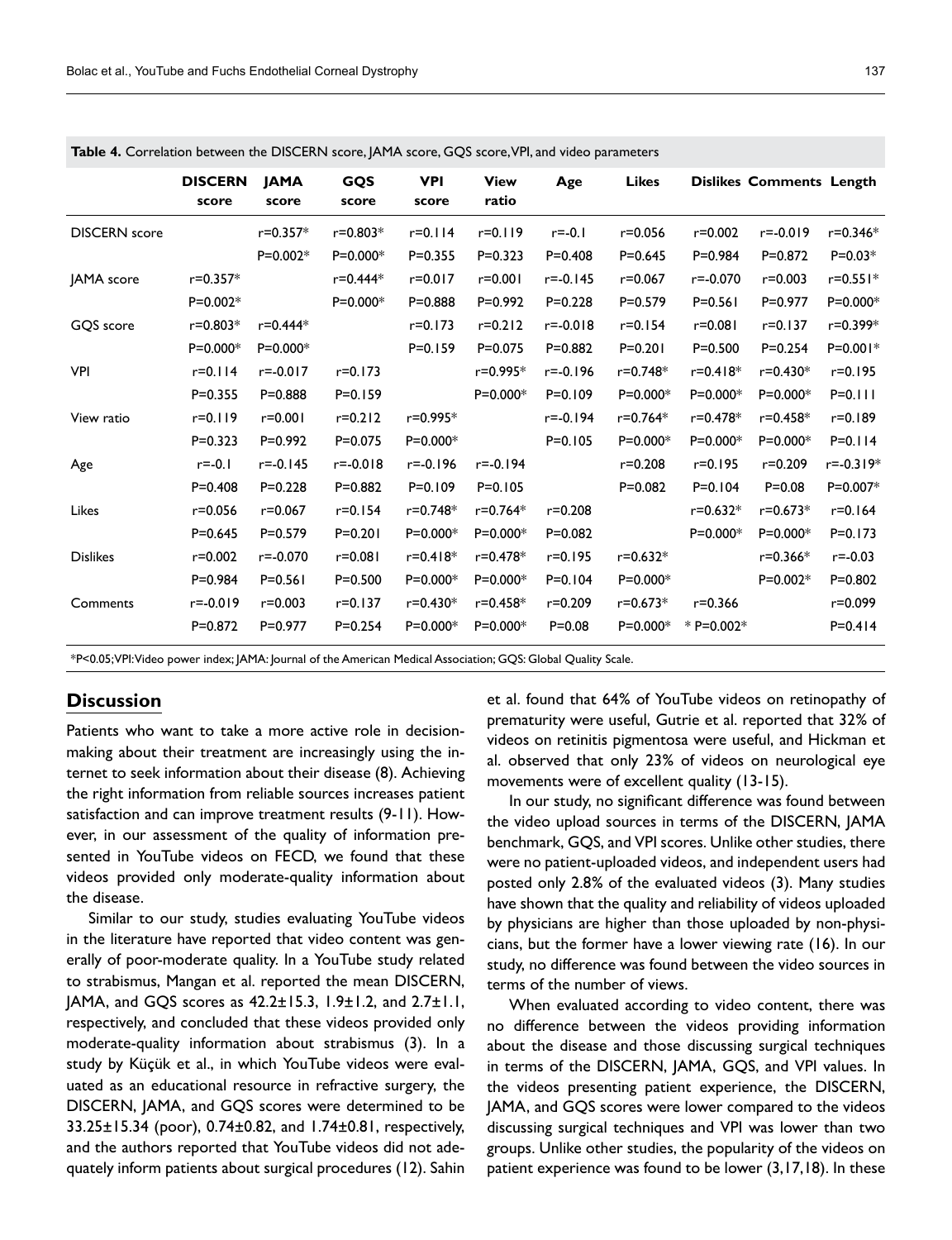videos, it is not possible to distinguish whether the patients describe their own experience and thoughts or they share this information for a fee for advertisement purposes. Our findings indicate that patients prefer more informative, accurate, and reliable sources about FECD.

In our study, we did not separate the videos as useful or misleading, but there was no inaccurate, misleading, or non-evidence-based information in the FECD-related videos. One reason for the low DISCERN, JAMA, and GQS scores is that these parameters alone may not actually be sufficient to evaluate YouTube videos. The DISCERN questionnaire was developed in recognition of the need for a general set of quality criteria for written consumer health information (19). The JAMA benchmark was also created to assess online sources for the delivery of medical information (20). Videos differ from web pages in several aspects. First, most videos focus on a single topic, such as genetics, symptoms, diagnostic methods, and treatment techniques rather than covering all aspects of the disease, and therefore, they receive low scores in quality and reliability evaluations. Second, YouTube videos do not mention references or sources used for content, they do not declare the presence of any conflict of interest, and they are not regularly updated in contrast to online websites.

There are some limitations to the present study. The primary limitation of our study was analyzing only the first 100 videos on YouTube on searching the keyword "FECD." A single time point was used to assess the quality of the videos, but search results may vary over time. In addition, the present study investigated only the videos in English language. Although this makes it hard to generalize the results of the study, English is accepted as the prevailing language among internet users. Finally, we did not use a form to record the evaluated parameters for the FECD-related videos.

## **Conclusion**

This was the first study to investigate the quality of FECD videos on a popular video sharing site. The quality of information in YouTube videos on FECD was determined to be moderate. There was no difference in the quality and reliability of the videos according to the upload source or video content except patient experience. Ensuring that there are more videos providing health-care information created by health-care professionals and refined by a professional review process can increase public health awareness, and the internet can be a useful tool for delivering this high quality and reliable information to the public.

#### **Disclosures**

**Peer-review:** Externally peer-reviewed.

**Conflict of Interest:** None declared.

**Authorship Contributions:** Concept – R.B., Y.O.; Design – R.B., Y.O., E.Y.; Supervision – R.B., Y.O., E.Y.; Resource – R.B., E.Y.; Materials – R.B., Y.O.; Data collection and/or processing – R.B., E.Y., Y.O.; Analysis and/or interpretation – Y.O.; Literature search – R.B., Y.O.; Writing – R.B., Y.O., E.Y.; Critical review – R.B., E.Y.

## **References**

- 1. Wasserman M, Baxter NN, Rosen B, Burnstein M, Halverson AL. Systematic review of internet patient information on colorectal cancer surgery. Dis Colon Rectum 2014;57:64–[9. \[CrossRef\]](https://doi.org/10.1097/DCR.0000000000000011)
- 2. Erdem MN, Karaca S. Evaluating the accuracy and quality of the information in kyphosis videos shared on YouTube. Spine 2018;43:1334–[9. \[CrossRef\]](https://doi.org/10.1097/BRS.0000000000002691)
- 3. Mangan MS, Cakir A, Yurttaser Ocak S, Tekcan H, Balci S, Ozcelik Kose A. Analysis of the quality, reliability, and popularity of information on strabismus on YouTube. Strabismus 2020;28:175–8[0. \[CrossRef\]](https://doi.org/10.1080/09273972.2020.1836002)
- 4. Matthaei M, Hribek A, Clahsen T, Bachmann B, Cursiefen C, Jun AS. Fuchs endothelial corneal dystrophy: Clinical, genetic, pathophysiologic, and therapeutic aspects. Annu Rev Vis Sci 2019;5:151–75[. \[CrossRef\]](https://doi.org/10.1146/annurev-vision-091718-014852)
- 5. Sarnicola C, Farooq AV, Colby K. Fuchs endothelial corneal dystrophy: Update on pathogenesis and future directions. Eye Contact Lens 2019;45:1–1[0. \[CrossRef\]](https://doi.org/10.1097/ICL.0000000000000469)
- 6. Gain P, Jullienne R, He Z, Aldossary M, Acquart S, Cognasse F, et al. Global survey of corneal transplantation and eye banking. JAMA Ophthalmol 2016;134:167–7[3. \[CrossRef\]](https://doi.org/10.1001/jamaophthalmol.2015.4776)
- 7. Blitzer AL, Colby KA. Update on the surgical management of fuchs endothelial corneal dystrophy. Ophthalmol Ther 2020;9:757–6[5. \[CrossRef\]](https://doi.org/10.1007/s40123-020-00293-3)
- 8. Singh AG, Singh S, Singh PP. YouTube for information on rheumatoid arthritis--a wakeup call? J Rheumatol 20[12;39:899–903.](https://doi.org/10.3899/jrheum.111114)
- 9. Schallhorn SC, Hannan SJ, Teenan D, Pelouskova M, Schallhorn JM. Informed consent in refractive surgery: In-person vs telemedicine approach. Clin Ophthalmol 2018;12:245[9. \[CrossRef\]](https://doi.org/10.2147/OPTH.S183249)
- 10. Pager C. Randomised controlled trial of preoperative information to improve satisfaction with cataract surgery. Br J Ophthalmol 2005;89:10[–3. \[CrossRef\]](https://doi.org/10.1136/bjo.2004.048637)
- 11. Shukla AN, Daly MK, Legutko P. Informed consent for cataract surgery: Patient understanding of verbal, written, and videotaped information. | Cataract Refract Surg 2012;38:80-[4. \[CrossRef\]](https://doi.org/10.1016/j.jcrs.2011.07.030)
- 12. Kuçuk B, Sirakaya E. An analysis of YouTube videos as educational resources for patients about refractive surgery. Cornea 2020;39:491–[4. \[CrossRef\]](https://doi.org/10.1097/ICO.0000000000002237)
- 13. Şahin A, Şahin M, Türkcü FM. YouTube as a source of information in retinopathy of prematurity. Ir J Med Sci [2019;188:613–7.](https://doi.org/10.1007/s11845-018-1902-2)
- 14. Guthrie G, Davies R, Fleming C, Browning AC. YouTube as a source of information about retinitis pigmentosa. Eye 2014;28:499[. \[CrossRef\]](https://doi.org/10.1038/eye.2013.312)
- 15. Hickman SJ. An evaluation of educational neurological eye movement disorder videos posted on internet video sharing